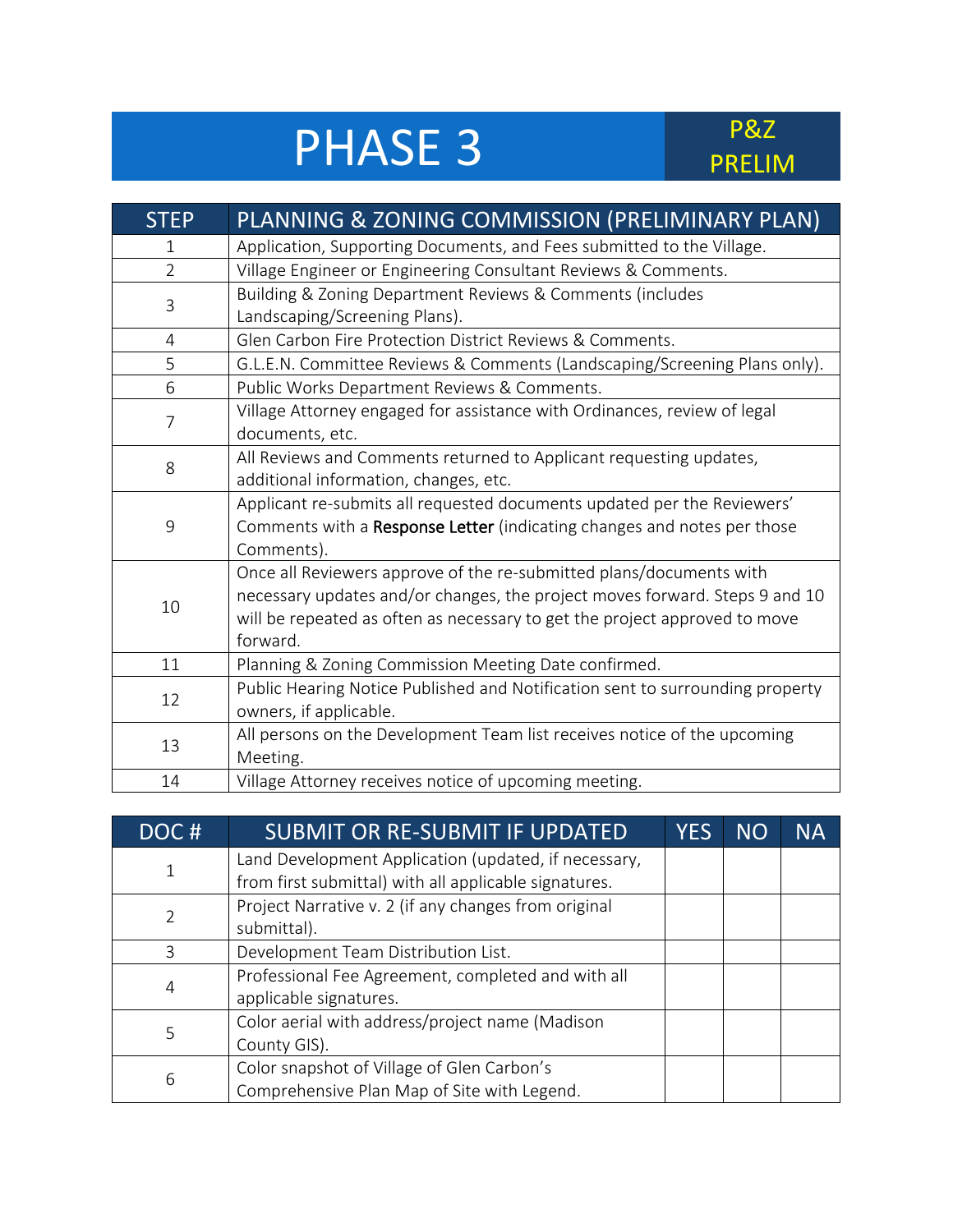| DOC# | SUBMIT OR RE-SUBMIT IF UPDATED                          | <b>YES</b> | <b>NO</b> | <b>NA</b> |
|------|---------------------------------------------------------|------------|-----------|-----------|
|      | Color snapshot of the Village of Glen Carbon's Zoning   |            |           |           |
| 7    | Map of Site with Legend.                                |            |           |           |
| 8    | Civil Improvement Plan Checklist.                       |            |           |           |
| 9    | Landscaping Plan Checklist.                             |            |           |           |
| 10   | Erosion & Sedimentation Control Plan Application.       |            |           |           |
| 11   | Erosion & Sedimentation Control Plan Application.       |            |           |           |
|      | Alta Survey.                                            |            |           |           |
|      | Civil Improvement Plans (CIP). Sealed, Signed, and      |            |           |           |
|      | Dated.                                                  |            |           |           |
|      | Disclosure of Ownership.                                |            |           |           |
|      | Draft Deed Restrictions, Protective Covenants, Articles |            |           |           |
|      | of Incorporation and/or Bylaws with provisions for      |            |           |           |
|      | maintenance of common areas.                            |            |           |           |
|      | Drainage/Stormwater Management Report. Sealed,          |            |           |           |
|      | Signed, and Dated.                                      |            |           |           |
|      | Engineer's Site Costs Estimates, if applicable.         |            |           |           |
|      | Erosion Control Plan (usually submitted as part of the  |            |           |           |
|      | CIP). Sealed, Signed, and Dated.                        |            |           |           |
|      | Geotechnical Report, if applicable. Sealed, Signed, and |            |           |           |
|      | Dated.                                                  |            |           |           |
|      | Grading Plan (usually submitted as part of the CIP).    |            |           |           |
|      | Sealed, Signed, and Dated.                              |            |           |           |
|      | IEPA Permits (Water & Sewer).                           |            |           |           |
|      | IDNR permits, if applicable.                            |            |           |           |
|      | IDOT Hydraulics, if applicable.                         |            |           |           |
|      | IHPA permits, if applicable.                            |            |           |           |
|      | Landscaping and Screening Plans (usually submitted as   |            |           |           |
|      | part of the CIP). Sealed, Signed, and Dated.            |            |           |           |
|      | Lighting Plan (usually submitted as part of the CIP)    |            |           |           |
|      | Sealed, Signed, and Dated.                              |            |           |           |
|      | Ordinance or Legal Documents drafted (Village           |            |           |           |
|      | responsibility, generally).                             |            |           |           |
|      | Ornamental LED Street Light Fixtures (P&Z Commission    |            |           |           |
|      | approves type for new residential subdivision).         |            |           |           |
|      | Preliminary PDP Area or Section Plan, if applicable.    |            |           |           |
|      | Sealed, Signed, and Dated.                              |            |           |           |
|      | Preliminary Plat, if applicable. Sealed, Signed, and    |            |           |           |
|      | Dated.                                                  |            |           |           |
|      | Projects located along adjacent jurisdiction's          |            |           |           |
|      | boundaries requires submittal of these plans for their  |            |           |           |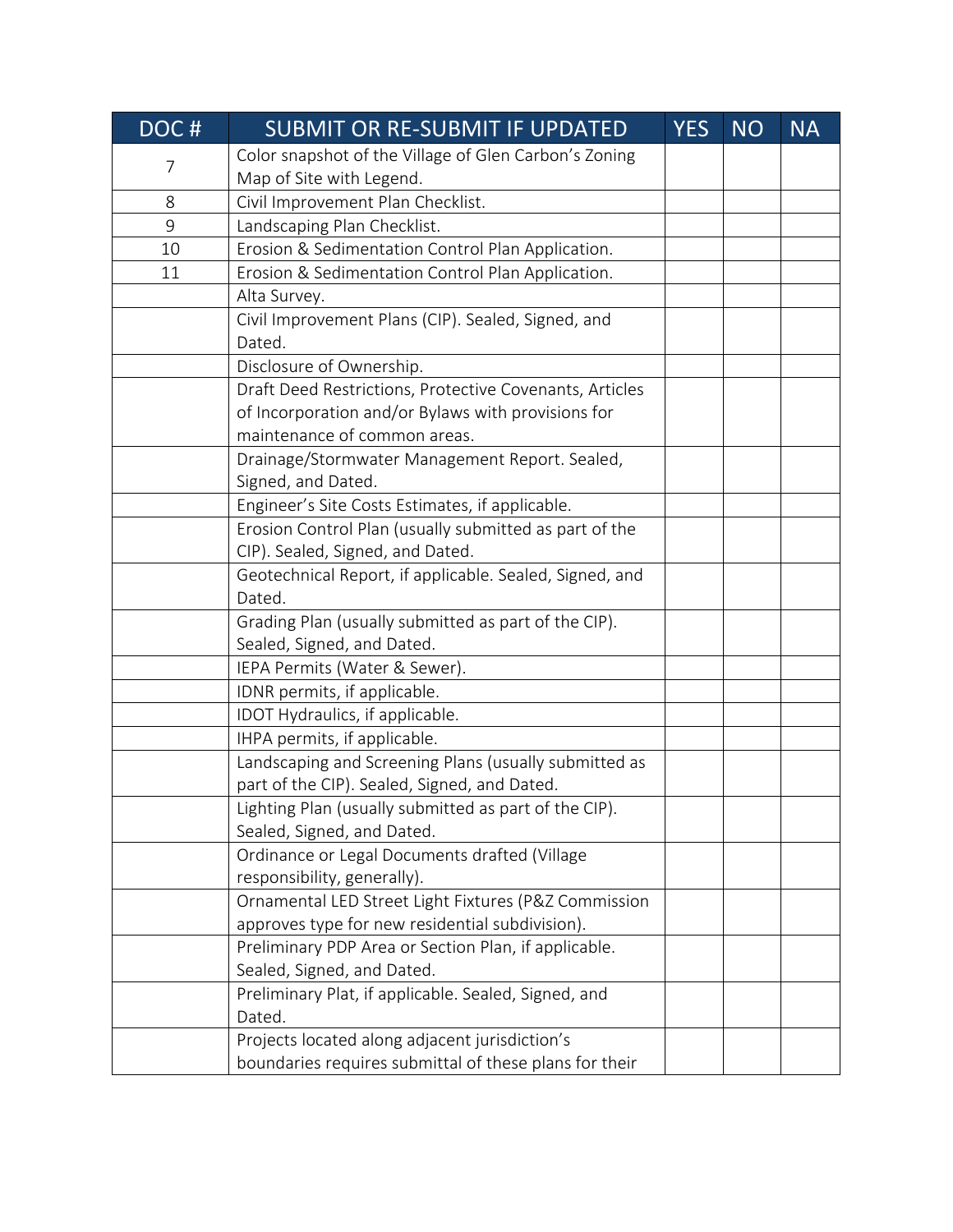|      | review. Proof of submittal required with their review<br>comments. |            |           |           |
|------|--------------------------------------------------------------------|------------|-----------|-----------|
| DOC# | <b>SUBMIT OR RE-SUBMIT IF UPDATED</b>                              | <b>YES</b> | <b>NO</b> | <b>NA</b> |
|      | Record of Ownership. If Applicant is a contract                    |            |           |           |
|      | purchaser, a copy of the Contract to Purchase or                   |            |           |           |
|      | written Authorization from the Property Owner.                     |            |           |           |
|      | Renderings/Elevation of development with                           |            |           |           |
|      | colors/building materials.                                         |            |           |           |
|      | Signage Plan and Pavement Markings (usually                        |            |           |           |
|      | submitted as part of CIP). Sealed, Signed, and Dated.              |            |           |           |
|      | Site Plan (usually submitted as part of a CIP), if                 |            |           |           |
|      | applicable. Sealed, Signed, and Dated.                             |            |           |           |
|      | Typical Sections (usually submitted as part of a CIP).             |            |           |           |
|      | Sealed, Signed, and Dated.                                         |            |           |           |
|      | Traffic Impact Study (If project will impact the State             |            |           |           |
|      | Highway System, you must submit these plans to the                 |            |           |           |
|      | Illinois Department of Transportation).                            |            |           |           |
|      | Tree Survey (PDP's only), if applicable.                           |            |           |           |
|      | Twenty-four (24) hard copies of each of the required               |            |           |           |
|      | documents for Planning & Zoning Commission packets.                |            |           |           |
|      | These are due to the Department of B&Z no later than               |            |           |           |
|      | the Wednesday prior to the Tuesday Commission                      |            |           |           |
|      | Meeting. All pictures and plans should be in color and             |            |           |           |
|      | 11x17 in size (LEDGER). Every submittal by a registered            |            |           |           |
|      | professional must have their professional seal,                    |            |           |           |
|      | signature, and date.                                               |            |           |           |

## DISCLOSURE OF OWNERSHIP MAY INCLUDE

Proof of payment of most recent property tax bill.

Copy of current title insurance policy.

Copy of latest recorded deed.

A letter of authorization from the current property owner if rented or leased by petitioner.

A copy of the contract to purchase the property and a letter of authorization from the owner/seller if the petitioner is a contract purchaser.

A certified copy of the trust agreement, disclosure of the list of beneficiaries and a letter of trust from the trust officer.